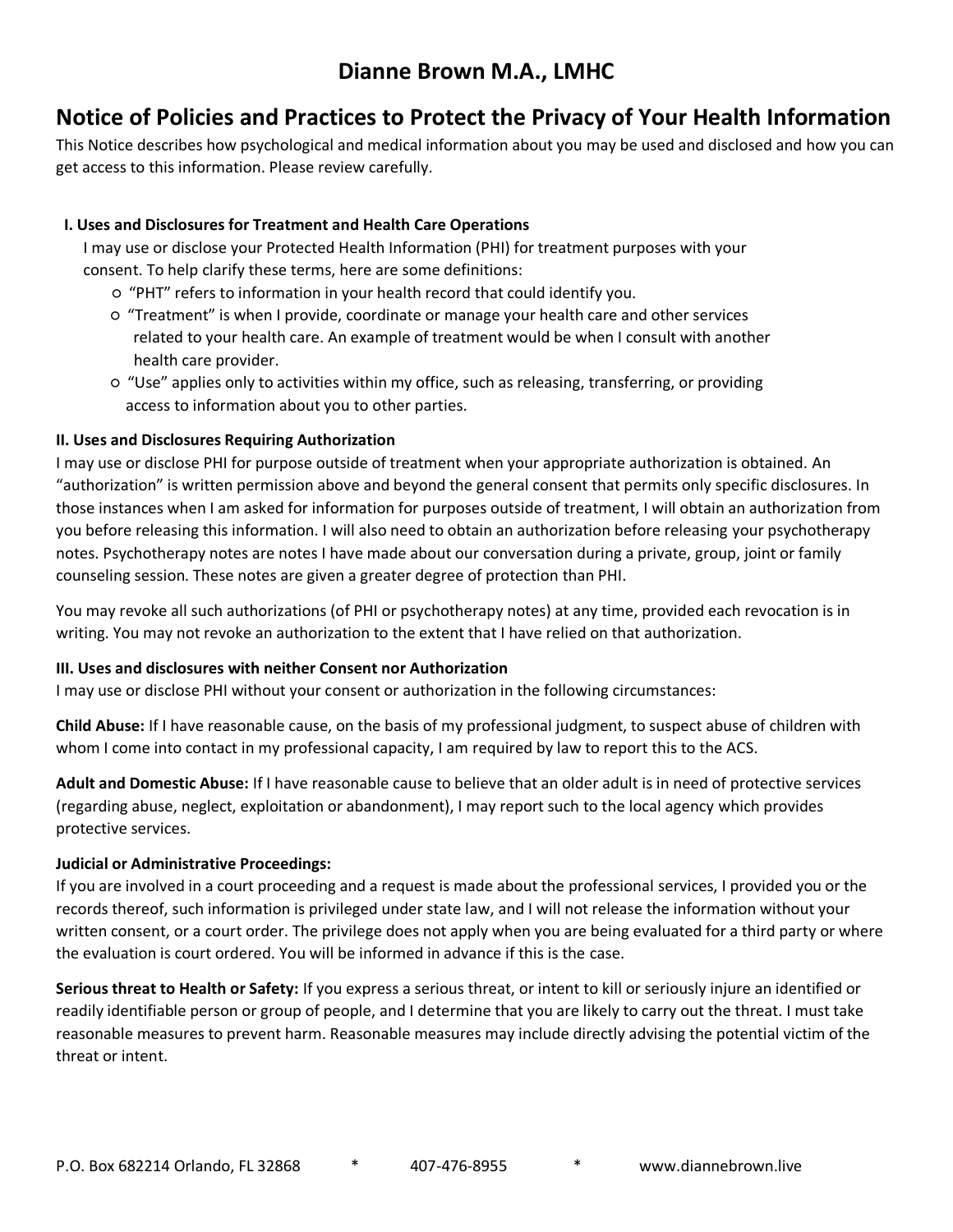## **DIANNE BROWN M.A., LMHC**

## **P.O. Box 682214 Orlando, Florida 32868**

### **407-476-8955**

## **Acknowledgement of Receipt of Privacy Practices**

This certifies that I have received from my therapist Dianne Brown, a copy of the Notice of Policies and Practices to Protect the Privacy of my Health Information, effective \_\_\_\_\_\_\_\_\_\_\_\_\_\_\_\_\_\_\_\_ 2021.

| <b>Printed name of Client</b>                                           | <b>Date</b>                   |  |
|-------------------------------------------------------------------------|-------------------------------|--|
| <b>Address of Client</b>                                                |                               |  |
| <b>Signature of Client</b>                                              | <b>Date</b>                   |  |
|                                                                         |                               |  |
| <b>Signature of Witness</b>                                             | <b>Date</b>                   |  |
| <b>Signature of Parent or Legal Guardian</b><br>(If client is under 18) | <b>Relationship to Client</b> |  |